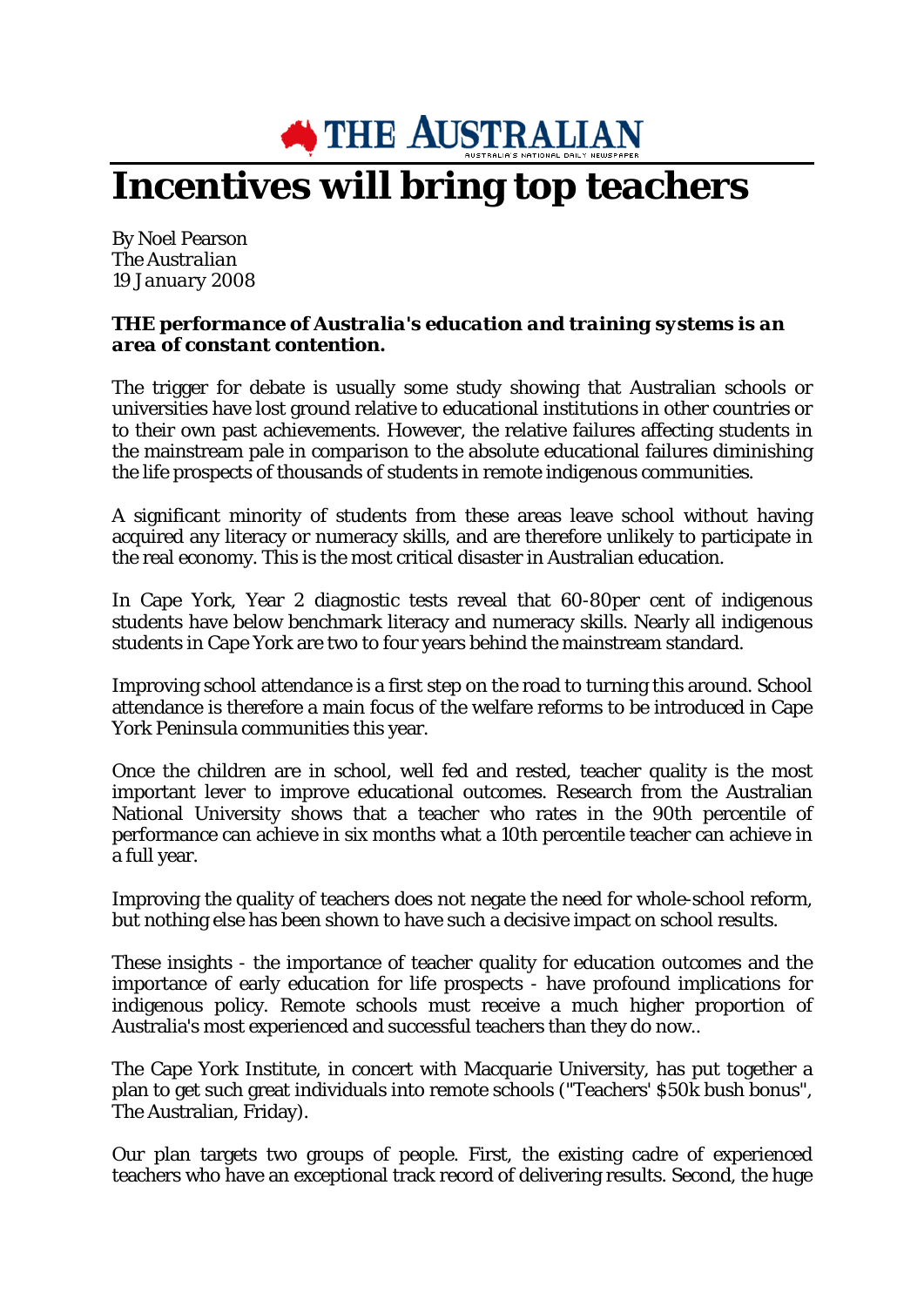number of outstanding university graduates or professionals who do not have an education degree.

Over time, we expect that being associated with this program will become highly prestigious, acknowledging a participant to be one of Australia's most outstanding teachers. For the outstanding graduates, such experience would be a significant asset on their resume.

We believe that the prestige of the program will become an important motivation for participation. However, to send the message that expectations of participating teachers and professionals are extremely high, and to compensate for the hardship of relocation, it is necessary to significantly improve on the incentives now offered by the states and territories to make remote teaching positions attractive.

Incentives largely target the inexperienced teacher. We propose that experienced teachers be lured to remote schools through the establishment of \$50,000 annual fellowships paid to selected teachers.

This fellowship program will inject significant numbers of outstanding teachers into remote areas, but it will not address the overall shortage of teachers. The issue in remote schools is not simply one of quality, but of quantity. Vacancies are already widespread in remote schools and this will get worse as student numbers increase (due to both improved attendance as a result of welfare reform measures and the rapidly increasing population in many communities) and the expected rapid retirement of teachers over the next five to 10 years. An additional source of quality teachers will be required to address this.

This is where the outstanding university graduates, from non-teaching degrees, comes into play. Our plan involves targeting the best and brightest individuals who are at present not in the teaching profession, providing them with two months' intensive training and then placing them alongside a fellow in remote schools for mentoring. A \$20,000 stipend would be provided (conditional on performance) in addition to the usual salary package of a first-year teacher.

This aspect of the plan is modelled on the successful Teach for America program and Britain's Teach First program. In both cases, top graduates from the best universities are recruited, given four to six weeks of training, and then placed in a disadvantaged school.

The studies on the effectiveness of these new teachers found that the individuals achieved results as good, and frequently better, than the average teacher and considerably better than entry-level teachers. We believe that similar results would be achieved in the Australian context.

Under our plan, a new organisation, Teach for Australia, would be established to recruit the fellows and the new graduates (associate teachers), provide them with intensive training, develop assessments and monitor student and teacher performance.